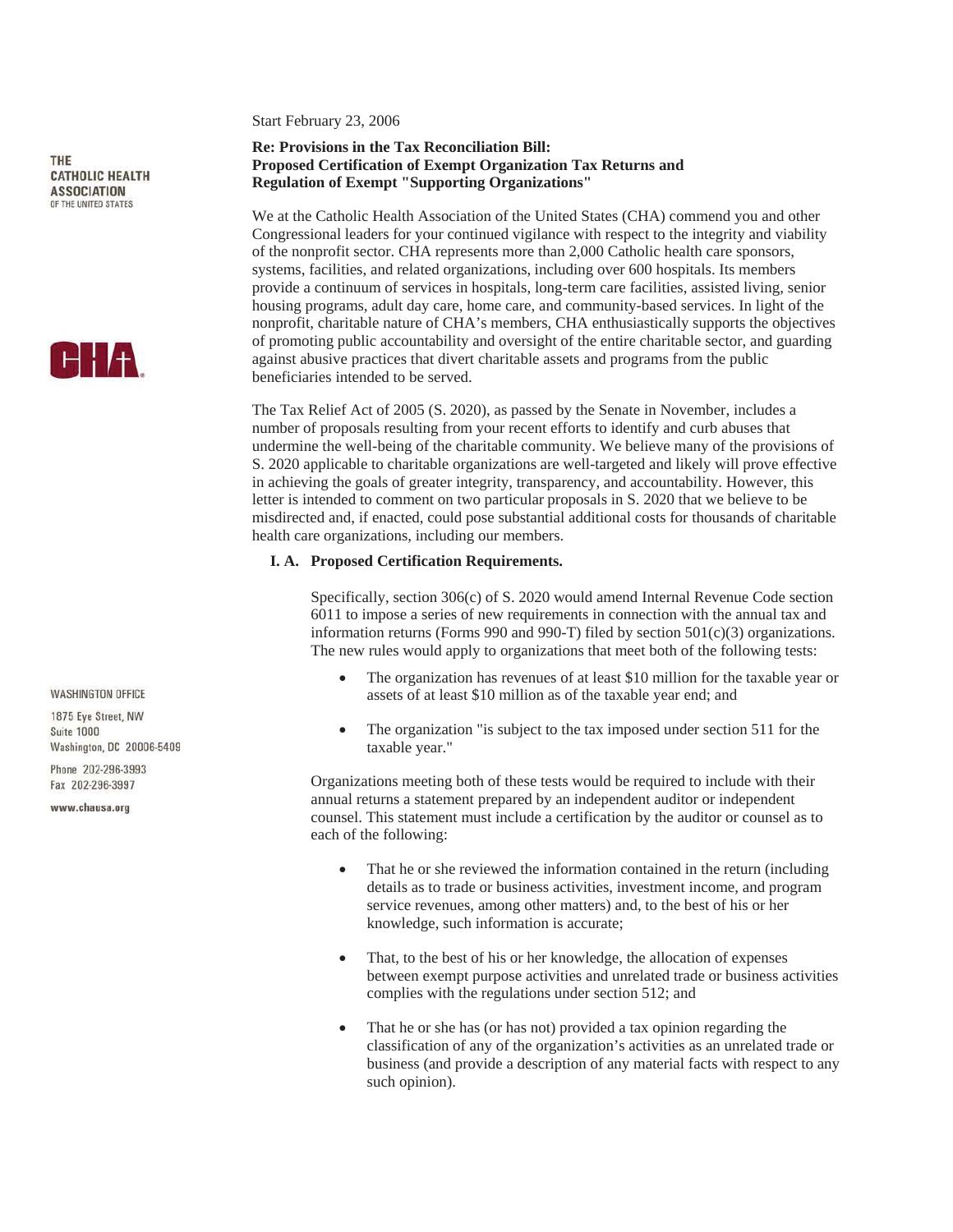Organizations failing to comply with the foregoing certification requirement would face penalties in the amount of 0.5% of their gross revenues for the taxable year.

S. 2020 also would require exempt organizations that file Form 990-T, the return for unrelated business taxable income, to make those returns public in much the same way they are now required to make publicly available their Form 990.

## **B. Concerns Regarding Proposed Certification Requirement.**

We have a number of concerns regarding this proposal.

#### **1. Ambiguous Scope**.

 First, section 306(c) of S. 2020 is imprecise in its wording and thus creates various ambiguities. The foremost of these is the question of exactly which section  $501(c)(3)$  organizations are intended to be subject to the certification requirement. While the revenue/asset standard is clear (albeit problematic, as discussed below), the language refers to organizations that "are subject to the tax imposed under section 511 for the taxable year." This phrase could be interpreted to mean any of the following:

- (i) All organizations listed in section  $511(a)(2)$ ;
- (ii) Only those exempt organizations reporting revenues from unrelated trade or business activities for the taxable year; or
- (iii) Only those exempt organizations reporting net income from unrelated trade or business activities for the taxable year, *i.e.*, those organizations having an actual tax liability for the unrelated business income tax.

While the interpretation set forth in (iii) above would encompass a relatively significant number of organizations, the interpretation in (ii) would include a substantially greater proportion of the nonprofit sector within its sweep. And, if (i) in fact is the intended definition, so that virtually *every* 501(c)(3) organization having \$10 million or more in gross revenues or assets is covered, such a wide swath exacerbates our other concerns, discussed below. At present, we are uncertain whether hospitals and health care organizations that do not have \$1,000 or more in unrelated business taxable income would be covered.

## **2. Substantial Cost**.

 Initial estimates suggest that the costs for exempt health care organizations to comply with the certification requirement will be substantial and, for some organizations, potentially ruinous.

The required certification is extremely broad, requiring an independent auditor or counsel to attest to the accuracy of a wide range of information. In an era where professional service firms are increasingly cautious in issuing opinions and creating risk exposure, it is anticipated that firms would insist that such a certification be provided only after substantial investigation and inquiry into an exempt organization's activities and assets. In addition, because the legislation does not specify a threshold standard of confidence for the associated certification (*i.e.*, reasonable basis, more likely than not, substantial certainty, etc.), risk-averse auditors and counsel likely will infer a relatively high standard, requiring more extensive review and certainty than might otherwise be the case. These requirements are further complicated by the fact that the unrelated business income tax rules are notoriously difficult to apply in practice in that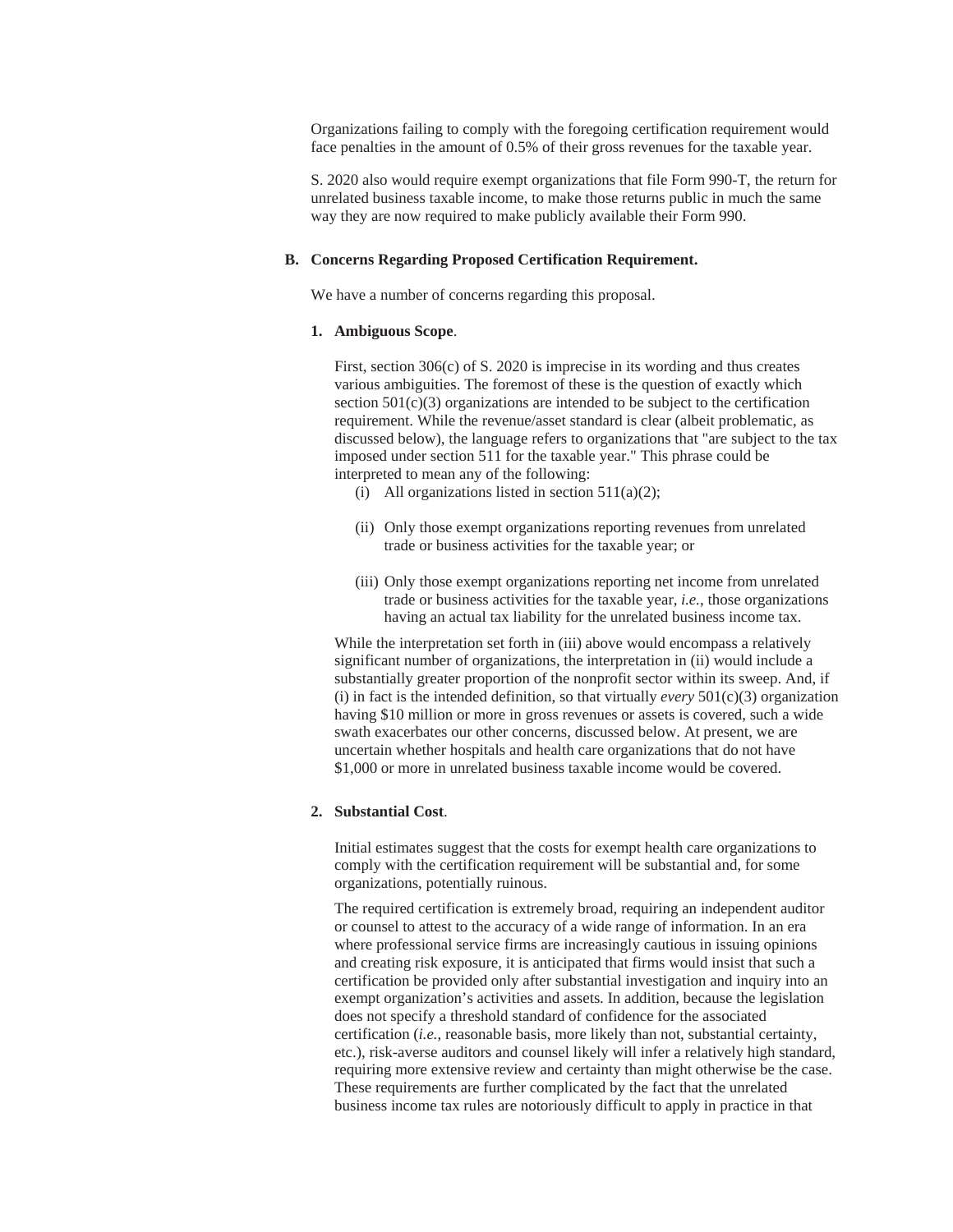they are intrinsically subjective and frequently require reasoned judgment calls after consideration of all facts and circumstances.

The cost of requiring an organization's outside advisors or counsel to make those judgment calls is anticipated to be substantial. The American Institute of Certified Public Accountants (AICPA) in its comments submitted to the Finance Committee on July 22, 2004, indicated that the cost for performing the independent audits for exempt organizations would run in the thousands of dollars. Our informal estimates suggest that the certification requirement could cost nonprofit hospitals as much as \$30,000 per hospital or more. For most hospitals, the cost of the certification (which is purely an administrative cost) necessarily will translate to reduced funding for programs and services, price increases, or both. These costs obviously would be significant even for large charitable organizations having substantial revenues and assets such as hospitals and health systems.

Notwithstanding the substantial costs involved with compliance, the costs of potential *non-compliance* are even more daunting. Section 306(c) of S. 2020 imposes a penalty of 0.5% of the organization's gross revenues. As a result, health care organizations having little or no unrelated trade or business activities could incur sizeable penalties for inadvertent violations. For example, an organization meeting the \$10 million revenue threshold but having de minimis unrelated trade or business activities would face a penalty of \$50,000 or more, even if the organization suffered a net loss for the taxable year.

#### **3. Fundamental Unfairness**.

 The above-cited provisions of S. 2020 would create unwarranted disparities in the application of federal income tax laws between nonprofit and for profit entities. For example, S. 2020 would require exempt organizations to have their Forms 990 and Forms 990-T certified by independent auditors or counsel. For profit taxpayers are not required to have the content of their tax returns certified by independent auditors or counsel. Also, S. 2020 would require exempt organizations to disclose whether they have sought tax opinions regarding their activities and provide a description of the material facts with respect to such an opinion. For profit taxpayers are not required to disclose whether they have sought tax opinions on any aspects of their activities.

The foregoing discrepancies are fundamentally unfair and run counter to the tax policy underlying the unrelated business income tax. The unrelated business income tax was established to eliminate unfair competition by exempt organizations against taxpaying entities, but not to punish or put exempt entities at a competitive *disadvantage*. S. 2020 would lead to exactly such a result.

## **4. Compliance Concerns**.

 CHA shares your goal of improving compliance through measures intended to provide greater transparency as to the activities of charitable organizations. We are concerned, however, that there is not enough contemporary guidance from the Internal Revenue Service ("IRS") in the unrelated business income tax area to reliably make the determinations required by S. 2020. As mentioned above, the unrelated business income tax rules are notoriously difficult to apply in that they are intrinsically subjective and frequently require reasoned judgment calls after careful consideration of all facts and circumstances. The IRS needs to provide more up-to-date and more detailed guidance with respect to how these facts and circumstances are evaluated in the context of activities conducted by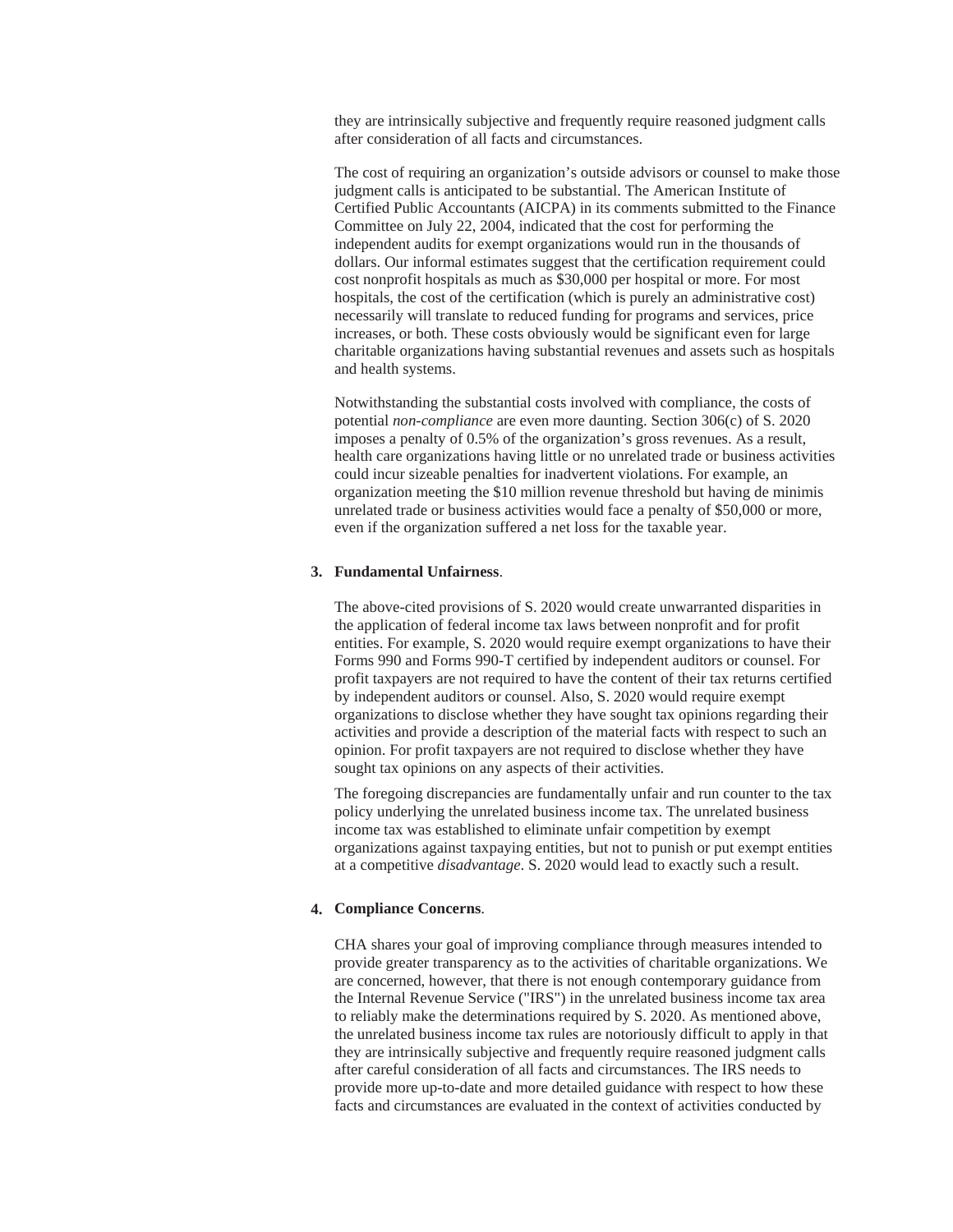charitable organizations. The majority of the available guidance is inherently fact-specific and cannot be relied upon by charitable organizations as precedent.

Compliance with the certification requirement is further complicated by the tax opinion disclosure requirement of S. 2020. Exempt organization leaders may determine *not* to seek tax opinions on matters that ordinarily would warrant additional review, based on the fact that such opinions will need to be publicly disclosed in connection with the annual certification. Organization leaders likely will assume (whether correctly or not) that, by reporting the existence of tax opinions, they may incur greater risk of audit and/or more clearly point IRS auditors to areas of exposure or appear to donors and the community as though they are engaging in questionable activities.

## **C. Conclusion.**

 For the reasons set forth above, we respectfully request that the Congressional conferees examining S. 2020 carefully reconsider section 306(c) and its disproportionately harmful effect on the charitable sector. We recommend and support the elimination of the certification requirements from the bill and retention of the requirement for exempt organizations that file Form 990-T to make those returns public in the same way that exempt organizations are now required to make publicly available their Form 990.

# **II. A. Proposed Improved Accountability of Exempt "Supporting Organizations."**

 S. 2020 would impose several new requirements or limitations on supporting organizations that qualify for federal tax exemption under section 509(a)(3) of the Internal Revenue Code. These include requiring all Type III supporting organizations to annually distribute "the sum of  $(1)$  the greater of  $(i)$  85 percent of its income or (ii) five percent of the aggregate fair market value of all of the assets of the organization…" (or pay a substantial tax penalty) and prohibit all Type III organizations from supporting more than five supported organizations. For the reasons set forth below, these provisions should not be made applicable to health system parent organizations.

# **B. Concerns Regarding Improved Accountability of Exempt Supporting Organizations.**

 Most health systems are structured using the "parent holding company" model. Under this model, the hospitals and other health care operating corporations in the system are "subsidiaries" of the parent. Generally, this parent/subsidiary relationship is created by the parent serving as the sole corporate member of each of the subsidiaries with "reserved powers," such as the power to appoint or elect the subsidiary boards, and to approve many other fundamental corporate actions of the subsidiaries. Most of these parent organizations are recognized as public charities by the IRS as Section 509(a)(3), Type III organizations.

Parent organizations generally provide management and strategic services to the subsidiaries in the health system. The parent primarily receives its funding from the supported organizations as payments of management fees, assessments, etc., not from donors.

As we understand from the Independent Sector Report, the proposed legislation seeks to address abuses by donors who are using the flexibility of Type III organizations to inappropriately maintain de facto control over the organization and then causing it to improperly provide private benefits. This scenario is not in any way applicable to health system parent organizations which do not derive funds